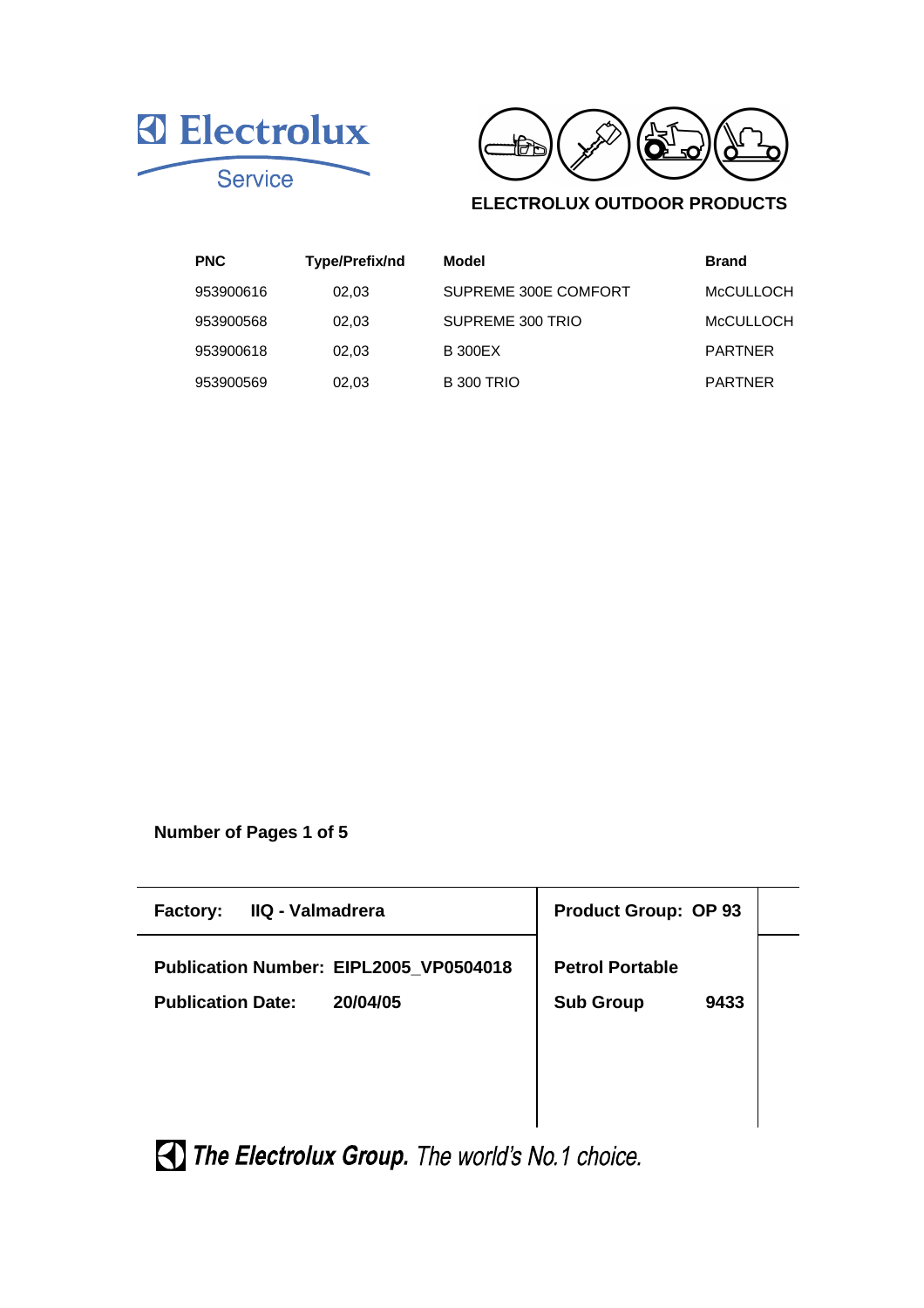

|                         | <b>FIGURE 1</b> |           |                 |                |                             | в          | 49              |           | 249155    | 538249155 | 1              | guard ass'y   |
|-------------------------|-----------------|-----------|-----------------|----------------|-----------------------------|------------|-----------------|-----------|-----------|-----------|----------------|---------------|
|                         |                 |           |                 |                |                             | в          | 50              | $\bullet$ | 242644    | 538242644 | 1              | guard extens  |
| 1                       |                 | 242861    | 538242861       | 1              | handle ass'y                |            | 51              | $\bullet$ | 240862    | 538240862 | 1              | screw M5x14   |
| $\overline{\mathbf{2}}$ | ٠               | 242862    | 538242862       | 1              | rear handle (right half)    |            | 53              | $\bullet$ | 242752    | 538242752 | 1              | lower clamp   |
| 3                       | $\bullet$       | 242863    | 538242863       | 1              | rear handle (left half)     |            | 54              | $\bullet$ | 242629    | 538242629 | $\mathbf{1}$   | upper clamp   |
| С<br>$\overline{4}$     | ٠               | 242864    | 538242864       | 1              | front handle                |            | 55              | $\bullet$ | 227563    | 538227563 | 4              | screw M5x16   |
| 5                       | $\bullet$       | 242865    | 538242865       | $\mathbf{1}$   | throttle trigger            |            | 56              | $\bullet$ | 241973    | 538241973 | $\mathbf{1}$   | line cutter   |
| 6                       | ٠               | 242866    | 538242866       | $\mathbf{1}$   | safety lever                |            | 57              | $\bullet$ | 229208    | 538229208 | $\overline{2}$ | nut           |
| 7                       | $\bullet$       | 242868    | 538242868       | $\mathbf{1}$   | trigger spring              |            |                 |           |           |           |                |               |
| 8                       | $\bullet$       | 242869    | 538242869       | 1              | front handle lock spring    |            |                 |           |           |           |                |               |
| C <sub>9</sub>          | $\bullet$       | 242870    | 538242870       | 1              | front handle button         |            |                 |           |           |           |                |               |
| C <sub>10</sub>         | ٠               | 242872    | 538242872       | 1              | wires ass'y                 |            |                 |           |           |           |                |               |
| C<br>11                 |                 | 242910    | 538242910       | $\mathbf{1}$   | wire                        |            |                 |           |           |           |                |               |
| C<br>12                 |                 | 242439    | 538242910       | $\mathbf{1}$   | switch                      |            |                 |           |           |           |                |               |
| 13                      | ٠               | 242648    | 538242648       | $\mathbf{1}$   | cap                         |            |                 |           |           |           |                |               |
| 14                      | ٠               | 235248    | 538235248       | $\mathbf{1}$   | washer                      |            |                 |           |           |           |                |               |
| 15                      | ٠               | 240862    | 538240862       | $\overline{7}$ | screw                       |            |                 |           |           |           |                |               |
| 16                      | $\bullet$       | 242873    | 538242873       | $\mathbf{1}$   | harness ring                |            |                 |           |           |           |                |               |
| 17                      |                 | 229632    | 538229632       | $\overline{2}$ | screw                       |            |                 |           |           |           |                |               |
| C<br>18                 |                 | 242871    | 538242871       | $\mathbf{1}$   | barrier                     |            | <b>FIGURE 2</b> |           |           |           |                |               |
| 19                      |                 | 242931    | 538242931       | $\mathbf{1}$   | barrier ring                |            |                 |           |           |           |                |               |
| 20                      |                 | 243290    | 538243290       | 1              | shaft retainer ring         | A 1        |                 |           | 538249346 | 538249346 | 1              | string head   |
| 21                      | ٠               | 243156    | 538243156       | $\mathbf{1}$   | upper shaft assy            |            | $\mathbf 2$     | ٠         | 249374    | 538249374 | $\mathbf{1}$   | set screw     |
| 22                      |                 | 228192    | 538228192       | 3              | bushing assy                | С          | 3               | $\bullet$ | 249375    | 538249375 | $\mathbf{1}$   | reel          |
| 23                      |                 | 243178    | 538243178       | $\mathbf{1}$   | shaft                       | C          | 4               | ٠         | 249376    | 538249376 | $\overline{2}$ | ratchet       |
| 24                      |                 | 11249     | 538011249       | $\mathbf{1}$   | shaft joint                 | C          | -5              | ٠         | 249377    | 538249377 | 1              | washer        |
| 25                      |                 | 11248     | 538011248       | 1              | bushing                     | С          | 6               | $\bullet$ | 249378    | 538249378 | 1              | return spring |
| 26                      |                 | 229077    | 538229077       | 1              | screw M5x18                 | С          | $\overline{7}$  | $\bullet$ | 249379    | 538249379 | 1              | button        |
| 27                      |                 | 236381    | 538236381       | $\mathbf{1}$   | screw M5x10                 | C.         | 8               | $\bullet$ | 249380    | 538249380 | $\mathbf{2}$   | eyelet        |
| 28                      |                 | 243180    | 538243180       | $\mathbf{1}$   | joint                       |            |                 |           |           |           |                |               |
| 29                      |                 | 235912    | 538235912       | $\mathbf{1}$   | nut M6                      |            |                 |           |           |           |                |               |
| 30                      |                 | 502203802 | 502203802       | $\mathbf{1}$   | knob                        |            |                 |           |           |           |                |               |
| 31                      |                 | 242146    |                 | $\mathbf{1}$   |                             |            |                 |           |           |           |                |               |
|                         |                 |           | 538242146       |                | screw M6x40                 |            |                 |           |           |           |                |               |
| 32                      |                 | 249721    | 538249721       | $\mathbf{1}$   | lower shaft assy            |            |                 |           |           |           |                |               |
| 33                      | ٠               | 243395    | 538243395       | $\mathbf{1}$   | button                      |            |                 |           |           |           |                |               |
| 34                      | ٠               | 243396    | 538243396       | $\mathbf{1}$   | rivet                       |            | <b>FIGURE 3</b> |           |           |           |                |               |
| 35                      | ٠               | 243206    | 538243206       | $\mathbf{1}$   | shaft sheat                 |            |                 |           |           |           |                |               |
| 36                      | $\bullet$       | 242831    | 538242831       | $\overline{2}$ | shaft sheat retainer ring   | <b>B</b> 1 |                 |           | 241155    | 538241155 | $\mathbf{1}$   | flange        |
| 37                      |                 | 243211    | 538243211       | 1              | transmission shaft+retainer |            | A 2             |           | 241006    | 538241006 | 1              | plate blade   |
| 38                      |                 | 228926    | 538228926       | 1              | self locking nut M6         |            | A 3             |           | 236596    | 538236596 | 1              | cup           |
| 39                      |                 | 242728    | 538242728       | $\mathbf{1}$   | gear box                    |            | A 4             |           | 240481    | 538240481 | $\mathbf{1}$   | nut           |
| 40                      | $\bullet$       | 240151    | 538240151       | 1              | screw M8x10                 |            |                 |           |           |           |                |               |
| 41                      |                 | 235802    | 538235802       | $\mathbf{1}$   | screw 5x14                  |            |                 |           |           |           |                |               |
| 42                      |                 | 235803    | 538235803       | 1              | screw 5x25                  |            |                 |           |           |           |                |               |
| 43                      |                 | 236529    | 538236529       | $\overline{2}$ | split washer                |            |                 |           |           |           |                |               |
| 44                      |                 | 242729    | 538242729       | $\mathbf{1}$   | flange adapter              |            |                 |           |           |           |                |               |
| 45                      |                 | 240688    | 538240688       | 3              | screw M5 and washer         |            |                 |           |           |           |                |               |
| 46<br>А                 |                 | 242815    | 538242815       | $\mathbf{1}$   | flange                      |            |                 |           |           |           |                |               |
| в<br>47                 |                 | 242823    | 538242823       | 1              | spacer                      |            |                 |           |           |           |                |               |
| A 48                    |                 |           | <b>FIGURE 2</b> | $\mathbf{1}$   | string head                 |            |                 |           |           |           |                |               |

| Item           |           | <b>P/N McC</b> | <b>P/N ELX</b> | Qty | <b>DESCRIPTION</b>       |   | Item |           | <b>P/N McC</b> | <b>P/N ELX</b> |               | Qtv DESCRIPTION |
|----------------|-----------|----------------|----------------|-----|--------------------------|---|------|-----------|----------------|----------------|---------------|-----------------|
| <b>GURE 1</b>  |           |                |                |     |                          | в | -49  |           | 249155         | 538249155      |               | quard ass'y     |
|                |           |                |                |     |                          | в | 50   | $\bullet$ | 242644         | 538242644      |               | quard extension |
| 1              |           | 242861         | 538242861      |     | handle ass'y             |   | 51   | ٠         | 240862         | 538240862      |               | screw M5x14     |
| $\overline{2}$ | $\bullet$ | 242862         | 538242862      |     | rear handle (right half) |   | 53   | $\bullet$ | 242752         | 538242752      |               | lower clamp     |
| 3              | $\bullet$ | 242863         | 538242863      |     | rear handle (left half)  |   | 54   | $\bullet$ | 242629         | 538242629      |               | upper clamp     |
| 4              | $\bullet$ | 242864         | 538242864      |     | front handle             |   | 55   | $\bullet$ | 227563         | 538227563      | 4             | screw M5x16     |
| 5              | ٠         | 242865         | 538242865      |     | throttle trigger         |   | 56   | $\bullet$ | 241973         | 538241973      |               | line cutter     |
| £              |           | <b>212866</b>  | 538242866      |     | eafaty layar             |   | 57   |           | 220208         | 538220208      | $\mathcal{P}$ | nut             |

EIPL2005\_VP0504018 | Page: 3 of 5

Publication No:

| A 1 |                |           | 538249346 | 538249346 | 1              | string head   |
|-----|----------------|-----------|-----------|-----------|----------------|---------------|
|     | $\mathbf{2}$   |           | 249374    | 538249374 | 1              | set screw     |
|     | C <sub>3</sub> | $\bullet$ | 249375    | 538249375 | 1              | reel          |
| C   | 4              | $\bullet$ | 249376    | 538249376 | $\mathfrak{p}$ | ratchet       |
|     | C 5            | $\bullet$ | 249377    | 538249377 | 1              | washer        |
| C.  | 6              | $\bullet$ | 249378    | 538249378 | 1              | return spring |
| C.  | 7              |           | 249379    | 538249379 | 1              | button        |
| C   | 8              |           | 249380    | 538249380 | 2              | evelet        |

| <b>FIGURE 3</b> |        |           |             |
|-----------------|--------|-----------|-------------|
| <b>B</b> 1      | 241155 | 538241155 | flange      |
| A 2             | 241006 | 538241006 | plate blade |
| A 3             | 236596 | 538236596 | cup         |
| A 4             | 240481 | 538240481 | nut         |

| A=ALTA ROTAZIONE  | A=HIGH MOVING   | A=HAUTE DEMANDE           | A=GROBE NACHERAGE  |
|-------------------|-----------------|---------------------------|--------------------|
| B=MEDIA ROTAZIONE | B=MEDIUM MOVING | <b>B</b> =MOYFNNF DFMANDF | B=MITTFLMAFSSIGF   |
| C=ALTA ROTAZIONE  | C=SLOW MOVING   | C=BASSE DEMANDE           | C=WENIGE NACHERAGE |
| NUOVI CODICI      | NEW P. NUMBERS  | NOUVELLES REFERENCES      | NEU CODEX          |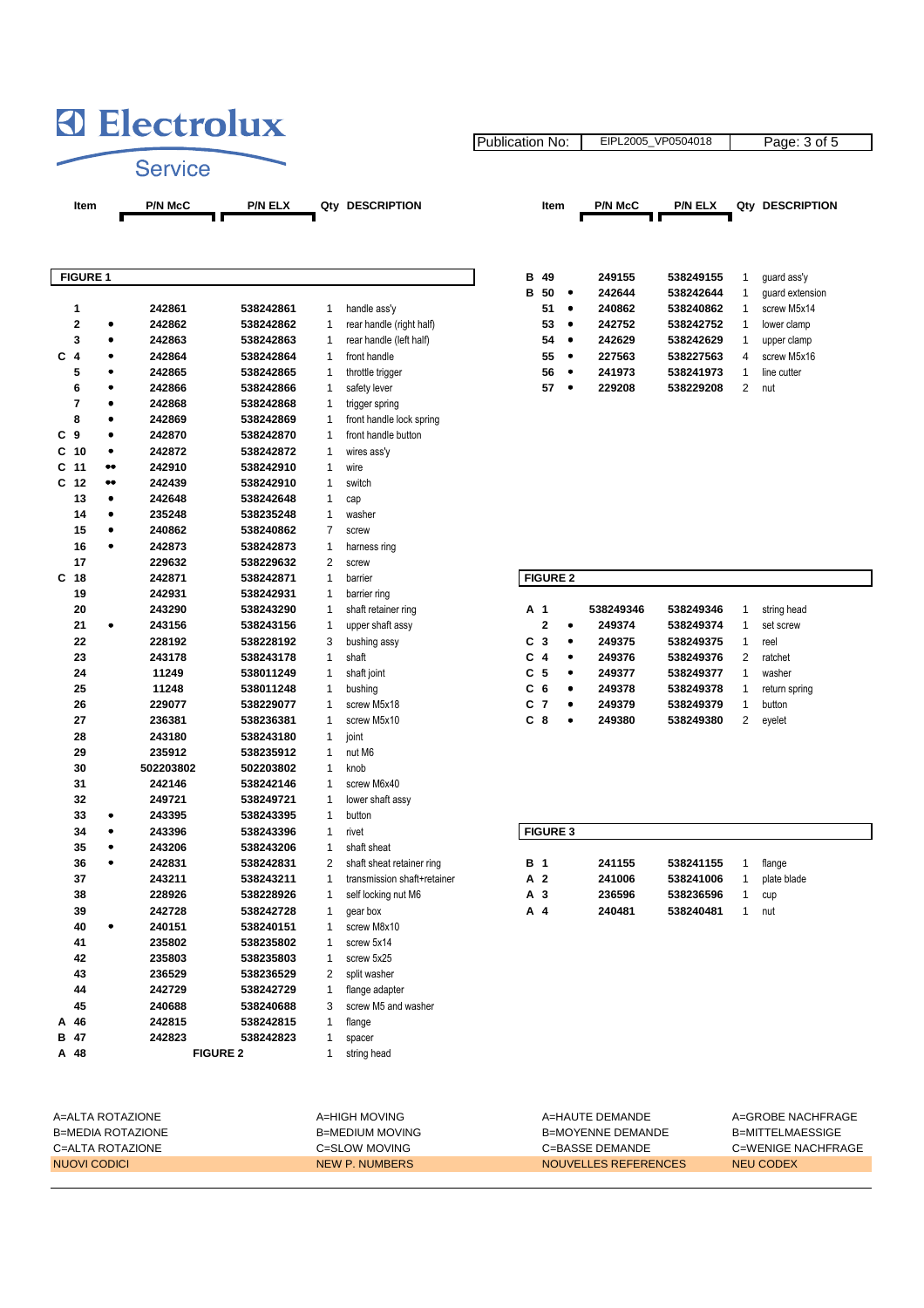## **3** Electrolux

Publication No: EIPL2005\_VP0504018 Page: 2 of 5

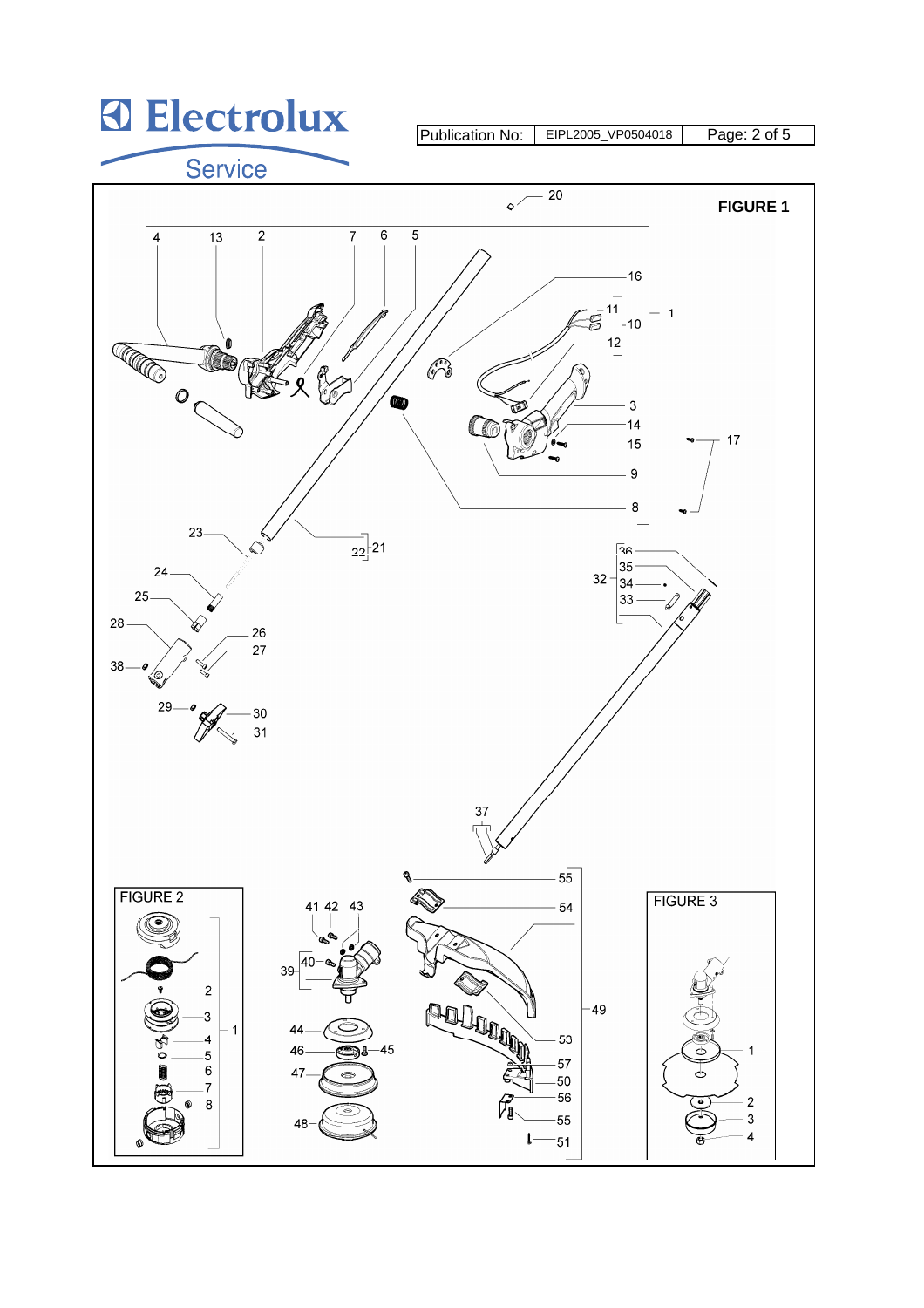## **3** Electrolux

Publication No: EIPL2005\_VP0504018 | Page: 5 of 5

Service

 $\overline{\phantom{a}}$ 

**Item** P/N McC P/N ELX Qty DESCRIPTION **Item** P/N McC P/N ELX Qty DESCRIPTION

| PTION |
|-------|
|       |

| '/N ELX | Otv |  |
|---------|-----|--|

|   |                 |           |                 |            |                |                      | в | 46              | $\bullet$       | 229789 | 538229789 | 1            | hose                 |
|---|-----------------|-----------|-----------------|------------|----------------|----------------------|---|-----------------|-----------------|--------|-----------|--------------|----------------------|
|   | C <sub>1</sub>  |           | 242848          | 538242848  | 1              | filter cover         | в | 47              | $\bullet$       | 242527 | 538242527 | 1            | primer bulb hose     |
| А | $\overline{2}$  |           | 242888          | 538242888  | $\mathbf{1}$   | air filter           | A | 48              |                 | 93720  | 538093720 | 1            | fuel pickup          |
|   | 3               |           | 235808          | 538235808  | $\overline{2}$ | screw M5x50          | B | 49              |                 | 242484 | 538242484 | 1            | fuel cap ass'y       |
|   | 4               |           | 235248          | 538235248  | 2              | washer M5            | в | 50              | $\bullet$       | 236564 | 538236564 | 1            | cap seal             |
| C | 5               |           | 242847          | 538242847  | 1              | filter housing       |   | 51              |                 | 242038 | 538242038 | 1            | tank grommet         |
|   | C <sub>6</sub>  |           | <b>FIGURE 5</b> |            | 1              | carburettor          |   | 52              |                 | 242039 | 538242039 | 1            | tank grommet         |
|   | A 7             |           | 242851          | 538242851  | 1              | spacer gasket        | C | 53              |                 | 242886 | 538242886 | 1            | starter ass'y        |
|   | 8               |           | 242173          | 538242173  | 2              | screw M5x30          |   | 54              | $\bullet$       | 241077 | 538241077 | 1            | screw 4x14           |
|   | 9               |           | 235248          | 538235248  | $\overline{2}$ | washer M5            |   | 55              | $\bullet$       | 241703 | 538241703 | 1            | washer               |
|   | C <sub>10</sub> |           | 242849          | 538242849  | $\mathbf{1}$   | spacer               | в | 56              | $\bullet$       | 241620 | 538241620 | 1            | starter pulley       |
|   | B 11            |           | 242860          | 538242860  | 1              | cylinder gasket      | A | 57              | $\bullet$       | 241746 | 538241746 | 1            | starter rope         |
|   | 12              |           | 235642          | 538235642  | $\overline{2}$ | nut M5               |   | 58              | $\bullet$       | 242852 | 538242852 | 1            | starter handle       |
|   | 13              |           | 242962          | 538242962  | $\mathbf{1}$   | muffler shield       | в | 59              | $\bullet$       | 241619 | 538241619 | 1            | starter spring       |
| C | -14             |           | 242131          | 538242131  | 1              | muffler              |   | 60              |                 | 228260 | 538228260 | 3            | bushing              |
|   | B 15            |           | 242859          | 538242859  | 1              | muffler gasket       |   | 61              |                 | 241963 | 538241963 | 3            | screw M4x22          |
|   | 16              |           | 242037          | 538242037  | $\overline{2}$ | muffler stud bolt    |   | 62              |                 | 240862 | 538240862 | 3            | screw 4x18           |
|   | B 17            |           | 241793          | 538241793  | 1              | clutch ass'y         | C | 63              |                 | 242887 | 538242887 | 1            | joint ass'y          |
|   | 18              | $\bullet$ | 241789          | 538241789  | 1              | clutch hub           |   | 64              | $\bullet$       | 235806 | 538235806 | 1            | screw 5x20           |
|   | A 19            | $\bullet$ | 241794          | 538241794  | 2              | spring               |   | 65              | $\bullet$       | 235216 | 538235216 | $\mathbf{1}$ | nut                  |
|   | 20              | $\bullet$ | 241743          | 538241743  | $\overline{2}$ | clutch shoe          |   | 66              |                 | 229632 | 538229632 | 1            | screw 3.5x13         |
|   | 21              |           | 241604          | 538241604  | $\mathbf{1}$   | clutch dust shield   |   | 67              |                 | 241617 | 538241617 | 4            | bushing              |
|   | 22              |           | 243311          | 538243311  | $\mathbf{1}$   | flywheel             |   | 68              |                 | 241963 | 538241963 | 4            | screw 4x22           |
|   | C <sub>23</sub> |           | 249727          | 538249727  | 1              | ingnition coil ass'y |   | 69              |                 | 242845 | 538242845 | 1            | engine cover         |
|   | 24              | $\bullet$ | 242959          | 538242959  | $\mathbf{1}$   | switch wire          |   |                 |                 |        |           |              |                      |
|   | 25              |           | 242891          | 538242891  | 1              | ground wire          |   |                 |                 |        |           |              |                      |
|   | 26              |           | 235806          | 538235806  | 2              | screw M5x20          |   |                 |                 |        |           |              |                      |
|   | 27              |           | 242895          | 538242895  | 1              | wires protection     |   |                 | <b>FIGURE 5</b> |        |           |              | <b>WALBRO WYJ358</b> |
|   | 28              |           | 242802          | 538242802  | 1              | engine crankcase     |   |                 |                 |        |           |              |                      |
|   | C <sub>29</sub> |           | 241594          | 538241594  | 2              | bearing              | B |                 |                 | 242885 | 538242885 | 1            | carburetor WYJ538    |
|   | 30              |           | 243486          | 5382434386 | $\mathbf{1}$   | crankshaft ass'y     | A | 1               | $\bullet$       | 247955 | 538247955 | $\mathbf{1}$ | repair kit K20 WYJ   |
|   | C <sub>32</sub> |           | 235742          | 538235742  | $\mathbf{1}$   | needle bearing       | C | $\overline{2}$  |                 | 247956 | 538247956 | 1            | repair kit K10 WYJ   |
| C | 33              |           | 241784          | 538241784  | 1              | starter pawl ass'y   | C | 3               | $\bullet$       | 225834 | 538225834 | 1            | primer               |
|   | 34              | $\bullet$ | 111088          | 538111088  | 1              | snap ring            | C | 4               | $\bullet$       | 247957 | 538247957 | 1            | valve                |
|   | 35              | $\bullet$ | 241782          | 538241782  | 1              | spring               | C | 5               | $\bullet$       | 247958 | 538247958 | 1            | spring               |
|   | 36              | $\bullet$ | 241781          | 538241781  | 1              | pawl                 | C | $6\phantom{1}6$ | $\bullet$       | 249419 | 538249419 | 1            | pumping body,        |
|   | 37              |           | 241624          | 538241624  | 1              | nut M8               | C | $\overline{7}$  | $\bullet$       | 249418 | 538249418 | 1            | valve                |
| C | 38              |           | 249179          | 538249179  | $\mathbf{1}$   | piston kit           | C | -8              | $\bullet$       | 249417 | 538249417 | $\mathbf{1}$ | jet                  |
| в | 39              | $\bullet$ | 242602          | 538242602  | 1              | piston ring          |   |                 |                 |        |           |              |                      |
|   | 40              | $\bullet$ | 241735          | 538241735  | 1              | piston pin           |   |                 |                 |        |           |              |                      |
|   | 41              | $\bullet$ | 235008          | 538235008  | $\overline{2}$ | snap ring            |   |                 |                 |        |           |              |                      |
|   | 42              |           | 235803          | 538235803  | 4              | screw M5x25          |   |                 |                 |        |           |              |                      |
| С | 43              |           | 243076          | 538243076  | 1              | cylinder             |   |                 |                 |        |           |              |                      |
| Α | 44              |           | 322208          | 538322208  | 1              | RDJ6J spark plug     |   |                 |                 |        |           |              |                      |
|   | $C$ 45          |           | 242994          | 538242994  | $\overline{2}$ | seals                |   |                 |                 |        |           |              |                      |
|   |                 |           |                 |            |                |                      |   |                 |                 |        |           |              |                      |

|    | <b>FIGURE 4</b> |        |                 |                |                      | C | 45 |           | 242889 | 538242889 |   | fuel tank ass'y  |
|----|-----------------|--------|-----------------|----------------|----------------------|---|----|-----------|--------|-----------|---|------------------|
|    |                 |        |                 |                |                      | в | 46 | ٠         | 229789 | 538229789 | 1 | hose             |
| 1  |                 | 242848 | 538242848       | 1              | filter cover         | в | 47 | ٠         | 242527 | 538242527 |   | primer bulb hose |
| 2  |                 | 242888 | 538242888       | 1              | air filter           | A | 48 |           | 93720  | 538093720 |   | fuel pickup      |
| 3  |                 | 235808 | 538235808       | 2              | screw M5x50          | в | 49 |           | 242484 | 538242484 |   | fuel cap ass'y   |
| 4  |                 | 235248 | 538235248       | 2              | washer M5            | в | 50 | ٠         | 236564 | 538236564 |   | cap seal         |
| 5  |                 | 242847 | 538242847       | 1              | filter housing       |   | 51 |           | 242038 | 538242038 |   | tank grommet     |
| 6  |                 |        | <b>FIGURE 5</b> | 1              | carburettor          |   | 52 |           | 242039 | 538242039 |   | tank grommet     |
| 7  |                 | 242851 | 538242851       | 1              | spacer gasket        | C | 53 |           | 242886 | 538242886 |   | starter ass'y    |
| 8  |                 | 242173 | 538242173       | 2              | screw M5x30          |   | 54 | ٠         | 241077 | 538241077 |   | screw 4x14       |
| 9  |                 | 235248 | 538235248       | 2              | washer M5            |   | 55 | ٠         | 241703 | 538241703 |   | washer           |
| 10 |                 | 242849 | 538242849       | 1              | spacer               | в | 56 | ٠         | 241620 | 538241620 |   | starter pulley   |
| 11 |                 | 242860 | 538242860       | 1              | cylinder gasket      | A | 57 | ٠         | 241746 | 538241746 |   | starter rope     |
| 12 |                 | 235642 | 538235642       | 2              | nut M5               |   | 58 | $\bullet$ | 242852 | 538242852 | 1 | starter handle   |
| 13 |                 | 242962 | 538242962       | 1              | muffler shield       | в | 59 | $\bullet$ | 241619 | 538241619 |   | starter spring   |
| 14 |                 | 242131 | 538242131       | 1              | muffler              |   | 60 |           | 228260 | 538228260 | 3 | bushing          |
| 15 |                 | 242859 | 538242859       | 1              | muffler gasket       |   | 61 |           | 241963 | 538241963 | 3 | screw M4x22      |
| 16 |                 | 242037 | 538242037       | 2              | muffler stud bolt    |   | 62 |           | 240862 | 538240862 | 3 | screw 4x18       |
| 17 |                 | 241793 | 538241793       | 1              | clutch ass'y         | C | 63 |           | 242887 | 538242887 |   | joint ass'y      |
| 18 |                 | 241789 | 538241789       | 1              | clutch hub           |   | 64 | ٠         | 235806 | 538235806 |   | screw 5x20       |
| 19 |                 | 241794 | 538241794       | 2              | spring               |   | 65 | $\bullet$ | 235216 | 538235216 | 1 | nut              |
| 20 |                 | 241743 | 538241743       | $\overline{2}$ | clutch shoe          |   | 66 |           | 229632 | 538229632 |   | screw 3.5x13     |
| 21 |                 | 241604 | 538241604       | 1              | clutch dust shield   |   | 67 |           | 241617 | 538241617 | 4 | bushing          |
| 22 |                 | 243311 | 538243311       | 1              | flywheel             |   | 68 |           | 241963 | 538241963 | 4 | screw 4x22       |
| 23 |                 | 249727 | 538249727       | 1              | ingnition coil ass'y |   | 69 |           | 242845 | 538242845 |   | engine cover     |

|     |                | <b>FIGURE 5</b>  |        | <b>WALBRO WYJ358</b> |   |                    |
|-----|----------------|------------------|--------|----------------------|---|--------------------|
|     |                |                  |        |                      |   |                    |
| в   |                |                  | 242885 | 538242885            | 1 | carburetor WYJ538  |
| А   | -1             | ٠                | 247955 | 538247955            | 1 | repair kit K20 WYJ |
| C   | - 2            | $\bullet\bullet$ | 247956 | 538247956            | 1 | repair kit K10 WYJ |
| C 3 |                | $\bullet$        | 225834 | 538225834            | 1 | primer             |
| C   | 4              | $\bullet$        | 247957 | 538247957            | 1 | valve              |
| C 5 |                | $\bullet$        | 247958 | 538247958            | 1 | spring             |
| C   | 6              | ٠                | 249419 | 538249419            | 1 | pumping body,      |
| C   | $\overline{7}$ | ٠                | 249418 | 538249418            | 1 | valve              |
| C   | 8              | ٠                | 249417 | 538249417            |   | jet                |

| A=ALTA ROTAZIONE  | A=HIGH MOVING   | A=HAUTE DEMANDE      | A=GROBE NACHFRAGE  |
|-------------------|-----------------|----------------------|--------------------|
| B=MEDIA ROTAZIONE | B=MEDIUM MOVING | B=MOYENNE DEMANDE    | B=MITTELMAESSIGE   |
| C=ALTA ROTAZIONE  | C=SLOW MOVING   | C=BASSE DEMANDE      | C=WENIGE NACHFRAGE |
| NUOVI CODICI      | NEW P. NUMBERS  | NOUVELLES REFERENCES | NEU CODEX          |
|                   |                 |                      |                    |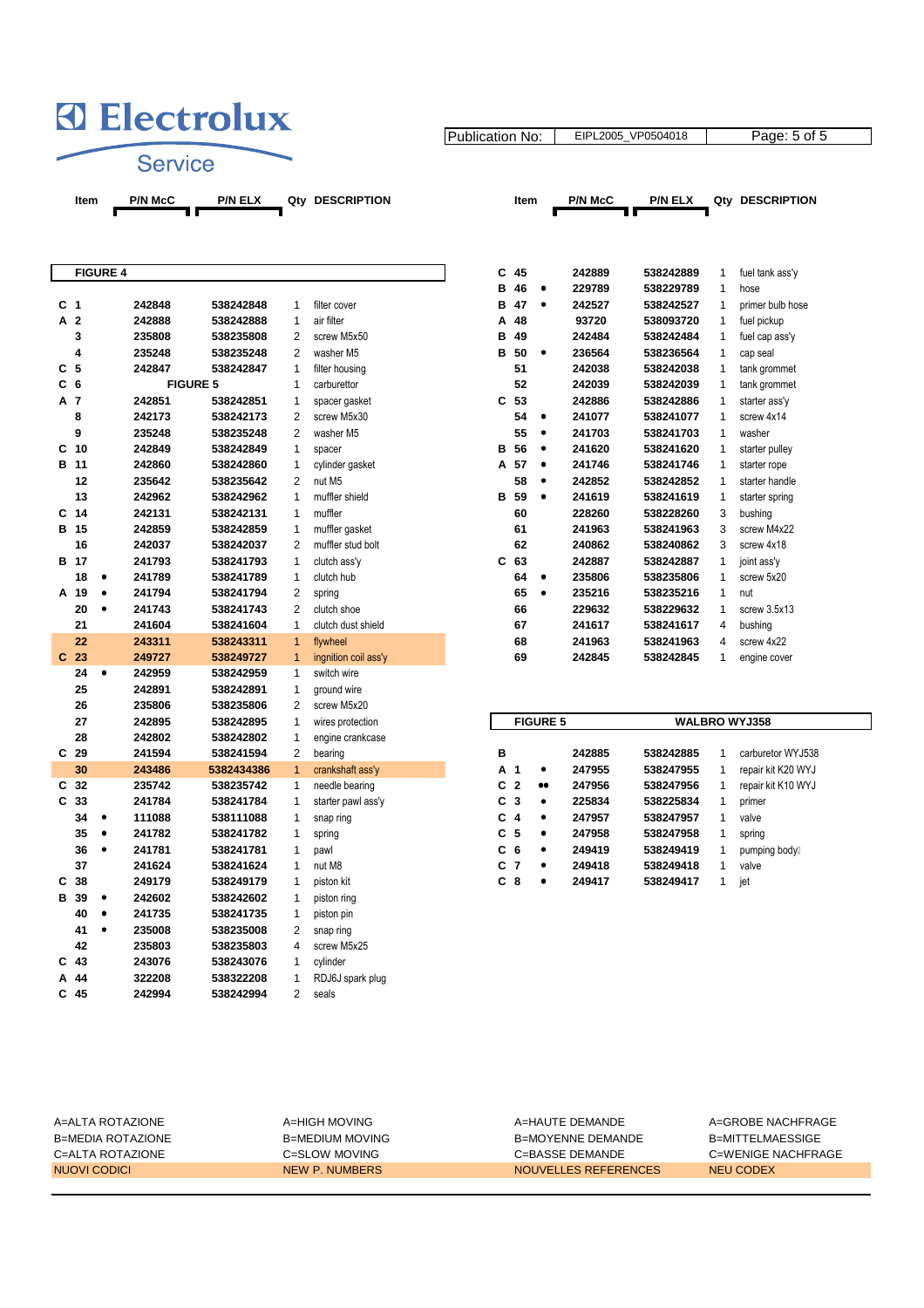